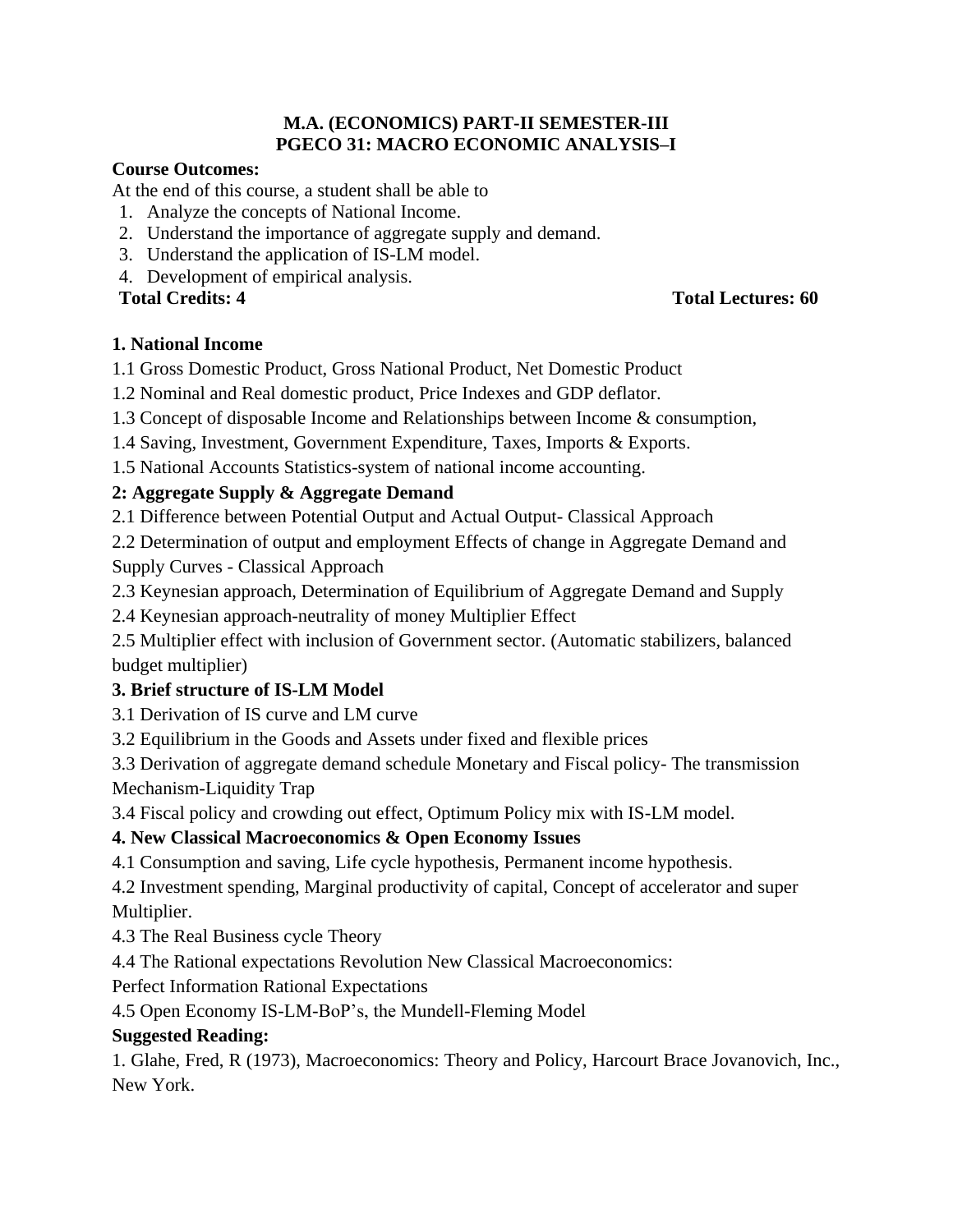2. Mckinen, G.E. (1978), Money, The Price Level and Interest Rates, Prentice Hall of India, New Delhi.

3. Jha, R. (1991), Contemporary Macroeconomic Theory and Policy, Wiley Eastern Ltd., NewDelhi.Economics 81

4. Branson, W.A. (1989), Macroeconomic Theory and Policy, (3rd Edition), Harper and Row,New York.

- 5. Ackley,G. , Macroeconomics : Theory and Policy, Macmillan, New York.
- 6. Agarwal Vanita Macroeconomics Theory and policy Person Publication, New Delhi.
- 7. D'souza Errol (2008) Macroeconomics: Person Publication, New Delhi.
- 8. National Accounts Statistics-NAS Measures, Concepts of National Accounts Statistics.

9. Heijdra, B.J. and V.P. Fredericck (2001), Foundations of Modern Macroeconomics, Oxford University Press, New Delhi

10. Lucas, R. (1981), Studies in Business Cycle Theory, M.I.T. Press, Cambridge, Masscechusetts.

11Romer, D.L. (1996), Advanced Macroeconomics, M.cGraw Hill Company Ltd., New York.

12. Shapiro, E. (1996), Macroeconomic Analysis, Galgotia Publications, New Delhi.

13. Surrey, M.J.C. (Ed.) (1976), Macroeconomic Themes, Oxford University Press, Oxford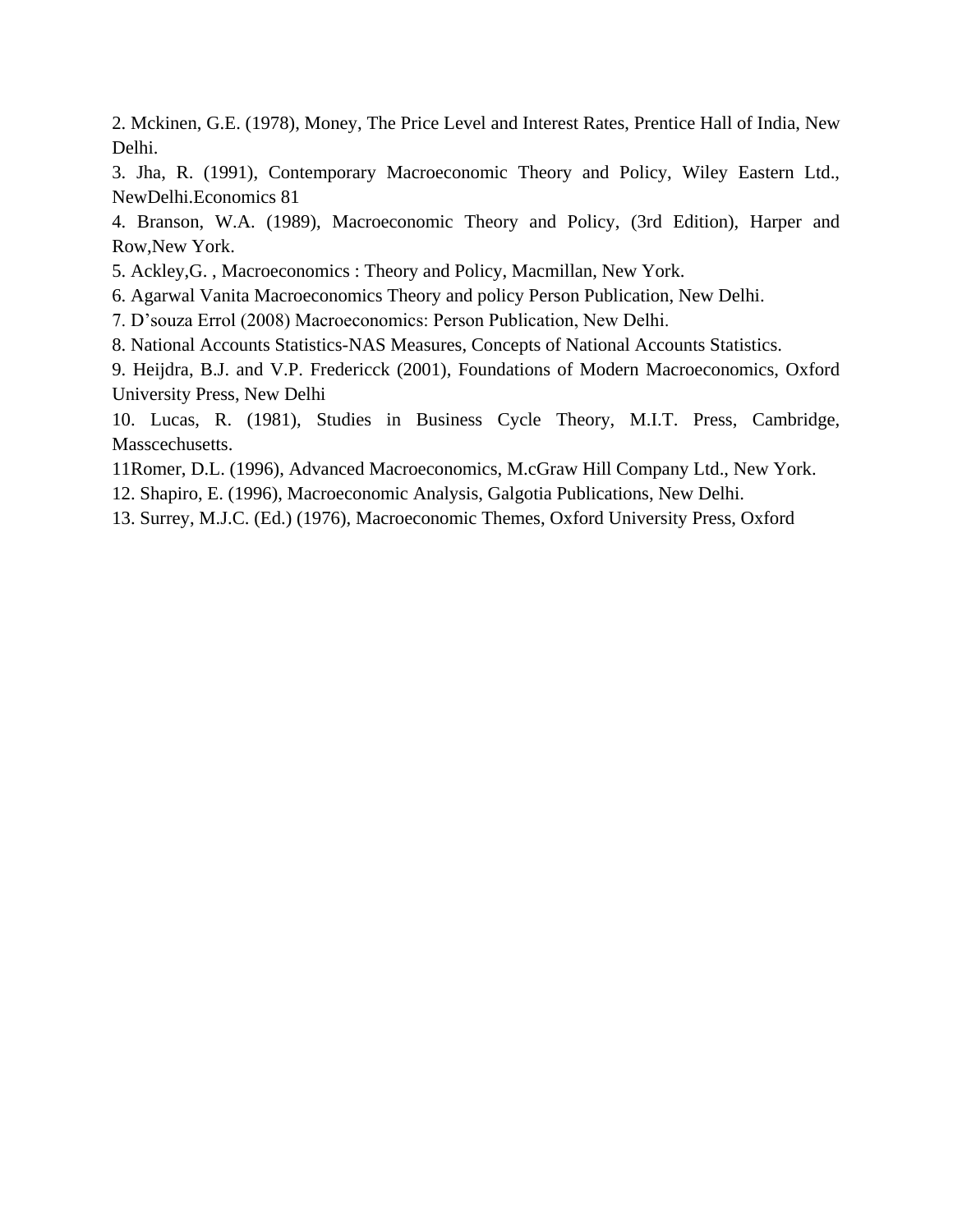# **M.A. (ECONOMICS) PART-II SEMESTER-III PGECO 32: INTERNATIONAL ECONOMICS–I**

#### **Course Outcomes:**

At the end of this course, a student shall be able to

- 1. Understand the theories of international trade.
- 2. Analyze the concepts of terms of trade.
- 3. Analyze the trade policy
- 4. Develop the application of WTO agreement.

#### **Total Credits: 4 Total Lectures: 60**

### **1 – Overview of Classical and Modern Trade Theories**

- 1.1 Ricardo and the concept of Comparative Cost Theory
- 1.2 Opportunity Cost –Heckscher Ohlin Theorem,
- 1.3 Verification of Physical Criterion and Price Criterion,
- 1.4 Leontief Paradox Factor Price Equalization and explanation with Edgeworth Box Diagram
- 1.5 New theories of Trade, Product Life Cycle and Technology Gap Models,
- 1.6 Preference similarity and Intra-Industry Trade,
- 1.7 Economies of Scale and Monopolistic Competition –
- 1.8 Krugman- Theory of Economic Geography
- 1.9 Neo-Heckscher Ohlin theorem

# **2 – Terms of Trade**

- 2.1 Concepts of Net Barter Terms of Trade,
- 2.2 Gross Barter Terms of Trade, Factors affecting Terms of Trade
- 2.3 Terms of Trade and Economic Development

# **3 – Trade Policy**

- 3.1 Free Trade vs. Controlled Trade,
- 3.2 Tariffs and Non-Tariff Barriers on Trade,
- 3.3 Effects of Tariffs under Partial Equilibrium. (Price Effect, Terms of Trade

Effect, Competitive Effect, Income Effect, Revenue Effect)

3.4 Effects under General Equilibrium, Stolper – Samuelson Theorem

# **4 GATT, WTO and world Trade**

- 4.1 International Trade Agreements.
- 4.3 Dunkel Proposal.

4.3 WTO- Important Agreements under, Major developments since 1995, Expected effects on the Indian Economy.

- 4.4 Features of Global Trade Growth,
- 4.5 Composition of the Global Trade Growth,
- 4.6 Growth of trade in Services, Developing Countries and participation in Global Trade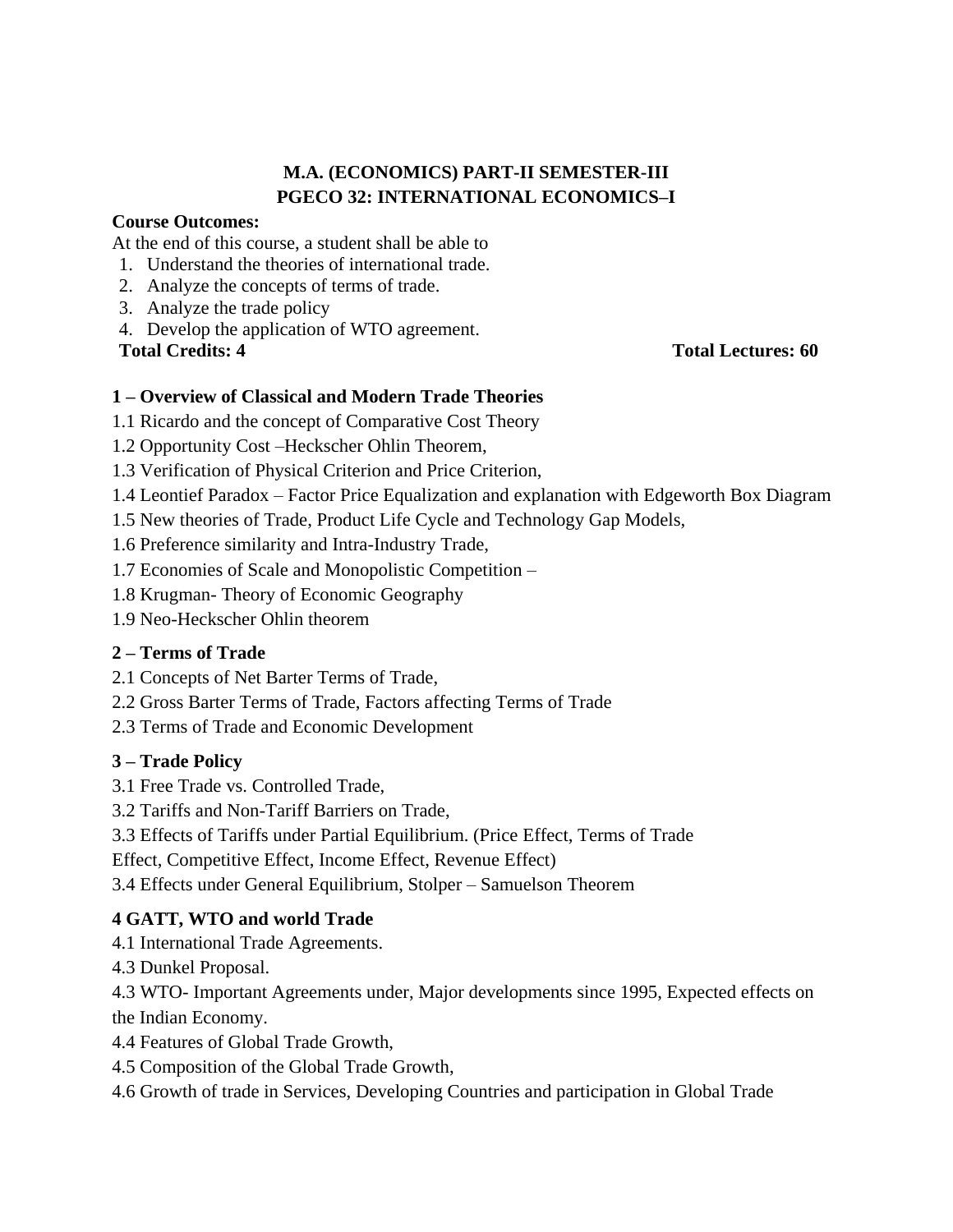#### **Recommended books**

1. Paul R. Krugman & Maurice Obstfeld (2009) International Economics Theory and Policy. Pearson Education Publication New Delhi

2. James Gerber (2012) International Economics Pearson Publication. New Delhi

3. Chacholiades, M. (1990), International Trade: Theory and Policy, McGraw Hill, Kogakusha, Japan.

4. Kindleberger, C.P. International Economics, R.D. Irwin, Homewood.

5. Salvatore, D. (1997), International Economics, Prentice Hall, Upper Saddle River, N.J., New York.

6. Soderston, Bo (2005), International Economics, The Macmillan Press Ltd., London.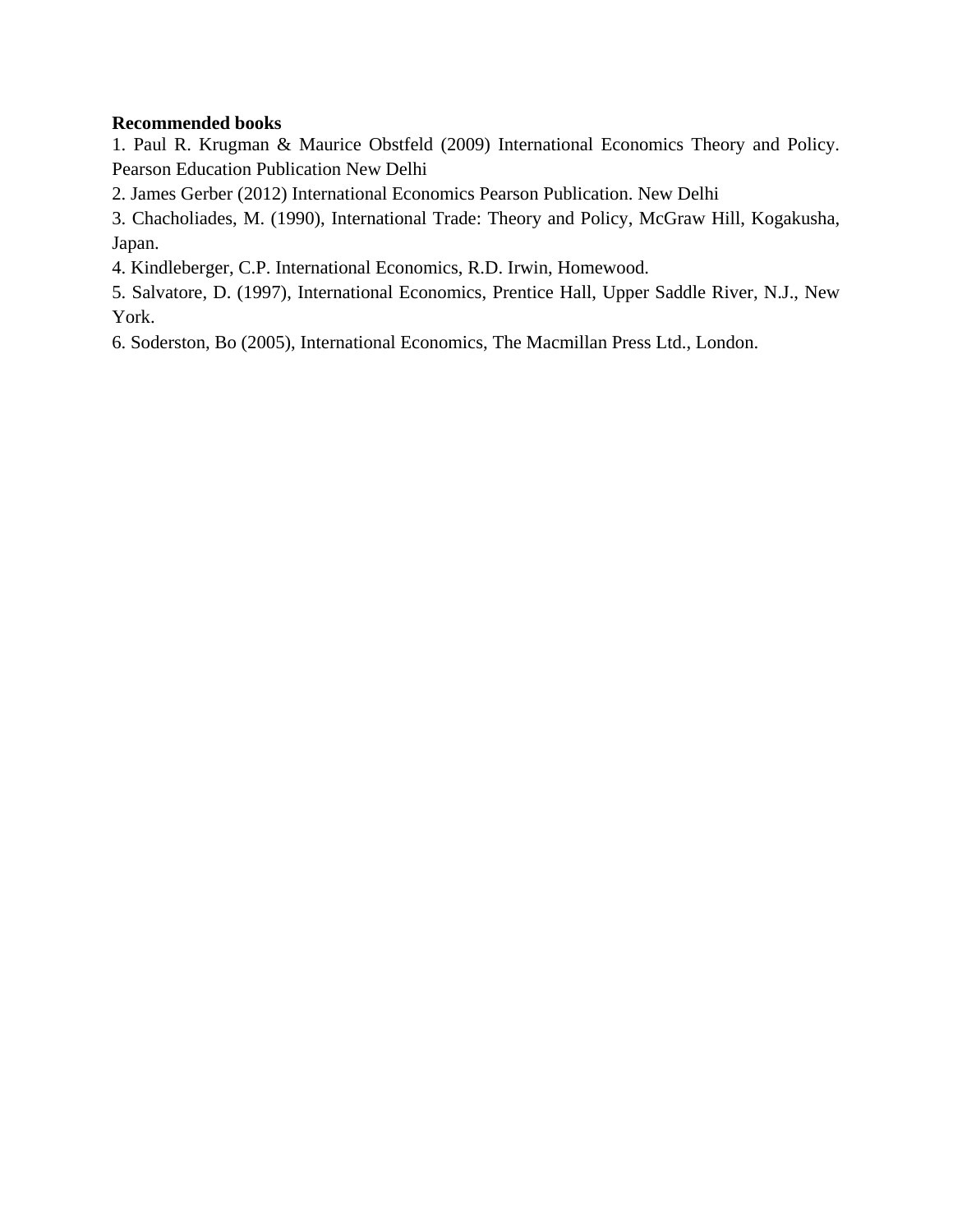# **M.A. (ECONOMICS) PART-II SEMESTER-III PGECO 33: RESEARCH METHODOLOGY–I**

### **Course Outcomes:**

At the end of this course, a student shall be able to

- 1. Develop the research approach in economics.
- 2. Understand the theory of research design.
- 3. Development of methods of data collection and its analysis.
- 4. Understand the information system and report writing.

### **1. Introduction to Research**

1.1 Meaning and types of research

1.2 Social Science. Research- Meaning Objectives, Nature, importance, utility, Limitations and difficulties.

1.3 Stages involved in designing research.

# **2. Research Techniques**

2.1 Data Collection - Sources of Data

- 2.2 Primary Interviews, Questionnaire, Observation, Schedule.
- 2.3 Secondary Data Collection.
- 2.4 Case studies & Historical methods
- 2.5 Hypothesis Definition, Formulation and Role.

2.6 Sampling Technique - Types of Samples, Size of Samples

#### 3. **Analysis of Data**

- 3.1 Classification and Tabulation.
- 3.2 Graphs and Diagrams.
- 3.3 Measures of Central Tendencies. Mean, median mode
- 3.4 Dispersion. & Correlation.
- 3.5 Percentage. Bi-variate presentation.
- 3.6 Hypothesis Testing. Chi Square test.

# **4. Information Systems & report writing**

- 4.1 Information Systems and knowledge management.
- 4.2 Global Information Internet surfing, downloading, blogs, mails.
- 4.3 Computerized data processing- Excel, SPSS.
- 4.4 Stages of report writing.
- 4.5 Presentation Power Point

# **BASIC READING LIST**

1. Wilkinson and Bhandarkar - Methodology and Techniques of Social research -Pauline, Young

- Scientific Social Surveys and Research
- 2. Goode and Hatt Methods in Social Surveys and Research

### **Total Credits: 4 Total Lectures: 60**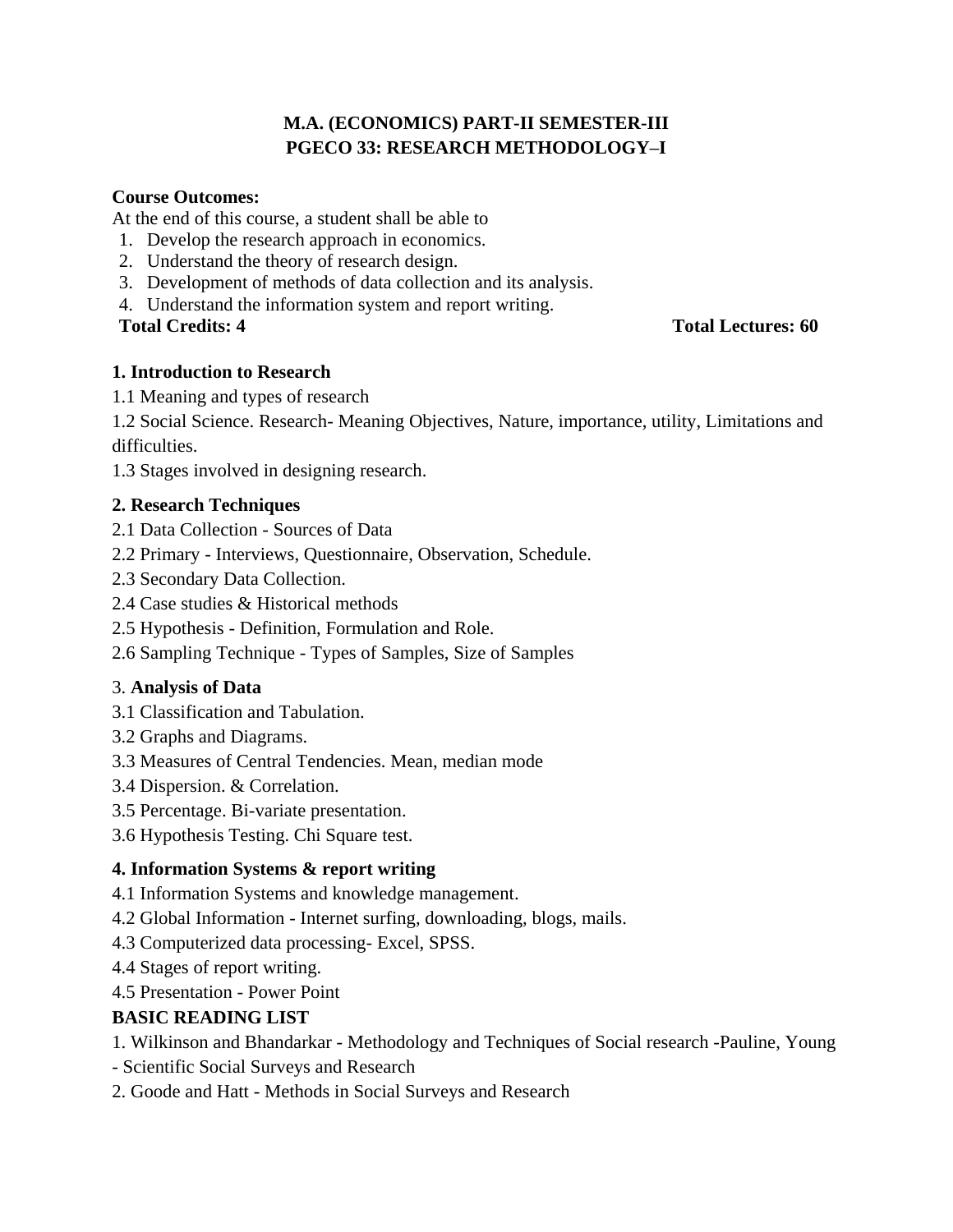3. Krishnaswamy K.N. and Appa lyer Sivakumar (2009): Management Research Methodology, Pearson Education Publication,. N.Delhi .

- 4. Sharma Prasad and Satyanarayana (ed) Research Methods in Social Sciences
- 5. Moser and Kalton Survey Methods in Social Investigations
- 6. Sadhu and Singh Research Methodology in Social Sciences
- 7. Kurein C. T. A guide to research in Economics.
- 8. Devendra Thakur Research Methodology in Social Sciences
- 9. Basotia G.R. Sharma K.K.- Research Methodology.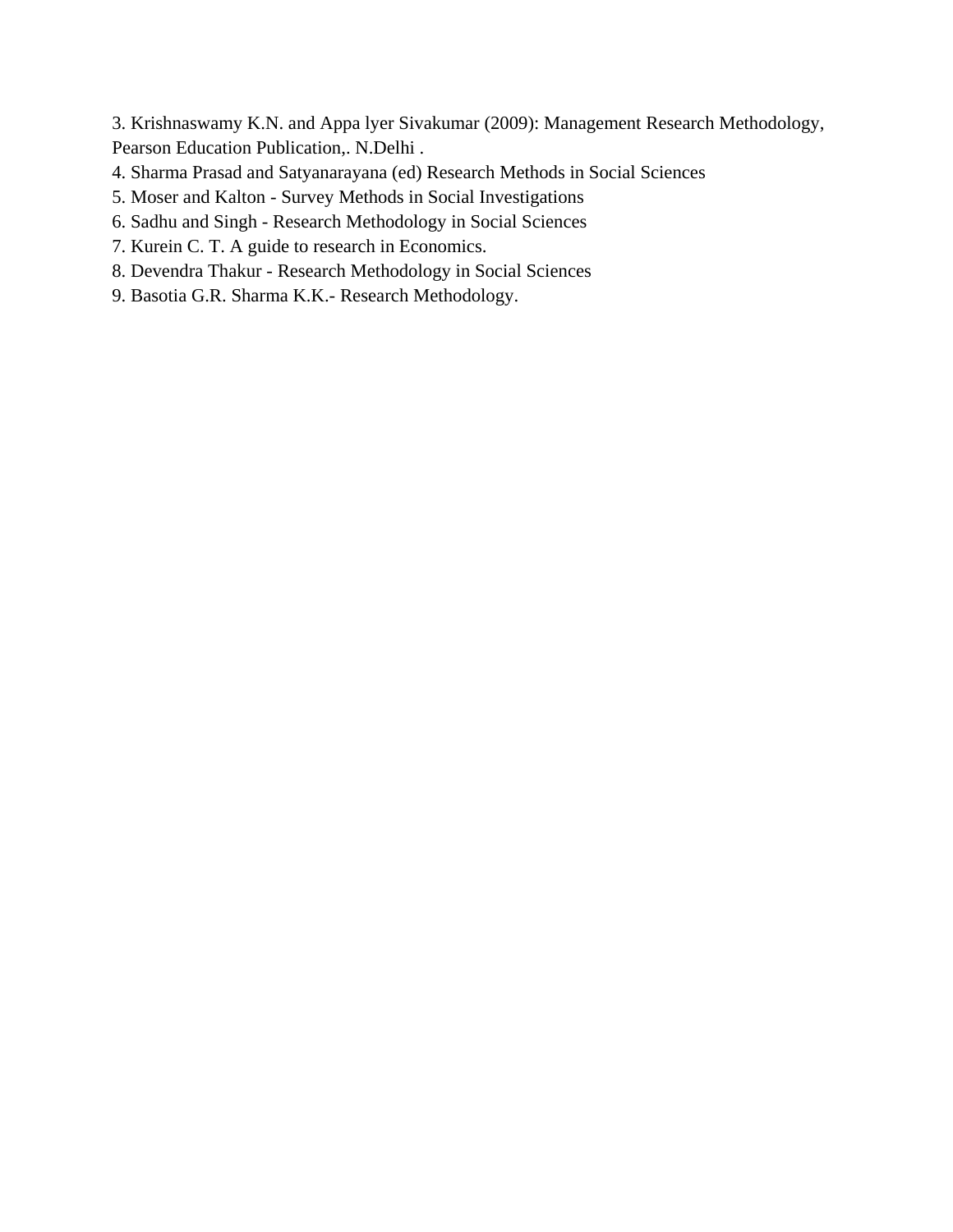# **M.A. (ECONOMICS) PART-II SEMESTER-III PGECO 34: ECONOMICS OF GROWTH AND DEVELOPMENT–I**

#### **Course Outcomes:**

At the end of this course, a student shall be able to

- 1. Understand the difference between growth and development.
- 2. Analyze the problem of poverty.
- 3. Understand the theories of development and growth.
- 4. Analyze the importance of population in economic development.

### **Total Credits: 4 Total Lectures: 60**

### **1. Development and Underdevelopment: An Overview**

- 1.1 Concepts of growth and Development
- 1.2 Problems in defining economic development
- 1.3 Characteristics of LDCs structural view of underdevelopment
- 1.4 The world distribution of income and Development gap
- 1.5 Per capita income as an index of development

1.6 Difficulties of measurement and comparability in the calculation of per capita according to exchange rate and PPP

1.7 Alternative measures of development gap – HDI

# **2 Poverty and inequality**

2.1 Defining poverty and problems of measurement

2.2 Income distribution - Income inequality, measurements of inequality, understanding inequality in developed and underdeveloped worlds

- 2.3 Impact of inequality on the process of development.
- 2.4 Contemporary debater on poverty in India

# **3 Theories of Economic Growth and Development:**

- 3.1 The Harrod-Domar growth model and its application to LCD's
- 3.2 Solow model of economic growth
- 3.3 The Cobb Douglas Production Function
- 3.4 Marx Schumpeter Gerschenkron surplus labour
- 3.5 Big push (Rosenstein–Rodan) –
- 3.6 Balanced growth: (Nurkse) & unbalanced growth (Hirschman)
- 3.7 The process of cumulative causation (Myrdal)
- 3.8 The Centre and periphery hypothesis the dependency school

# 4. Po**pulation growth and economic development**

- 4.1 Population– the theory of demographic transition
- 4.2 Age structures of population and Sex ratio
- 4.3 Migration Rural and Urban migrations
- 4.4 The Harris Todaro Model
- 4.5 Problems of urbanization Employment markets formal, informal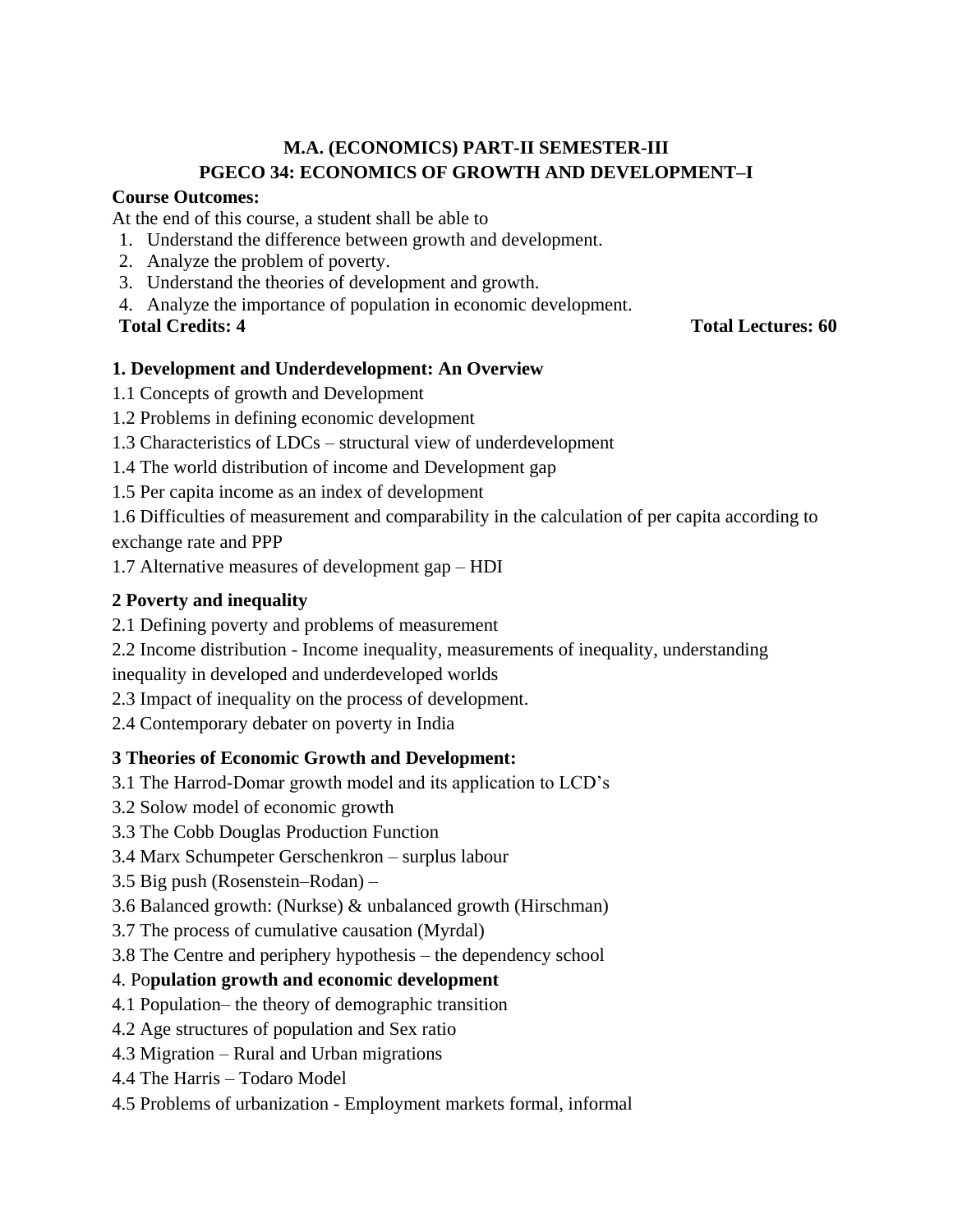4.6 Formal and informal employments – wage rates

#### **Suggested reading:**

1. Behrman, S. and T.N. Srinivasan (1995), Handbook of Development Economics, Vol. 3, Elsevier, Amsterdam.

2. Thirwal, A.P. (1999), (6th Edition), Growth and Development, Macmillan, U.K.

3. Brown, M. (1966), On the Theory and Measurement of Technical Change, Cambridge University Press, Cambridge, Mass.

4. Chenery, H. and T.N. Srinivasan (Eds.) (1989), Handbook of Development Economics, Vols.1 & 2, Elsevier, Amsterdam.

5. Dasgupta, P. (1993), An Enquiry into Well-being and Destitution, Clarendon Press, Oxford.

6. Gillis, M., D.H. Perkins, M. Romer and D.R. Snodgrass (1992), Economics of Development,

(3rd Edition), W.W. Norton, New York.

7. Kindleberger, C.P. (1977), Economic Development, (3rd Edition),

McGraw Hill, New York.Economics

8. Meier, G.M. (1995), Leading Issues in Economic Development, (6<sup>th</sup> Edition), Oxford University Press, New Delhi.

9. Todaro, M.P. (1996), (6th Edition), Economic Development, Longman, London.

10. Meier G.M. leading Issues in Development Economics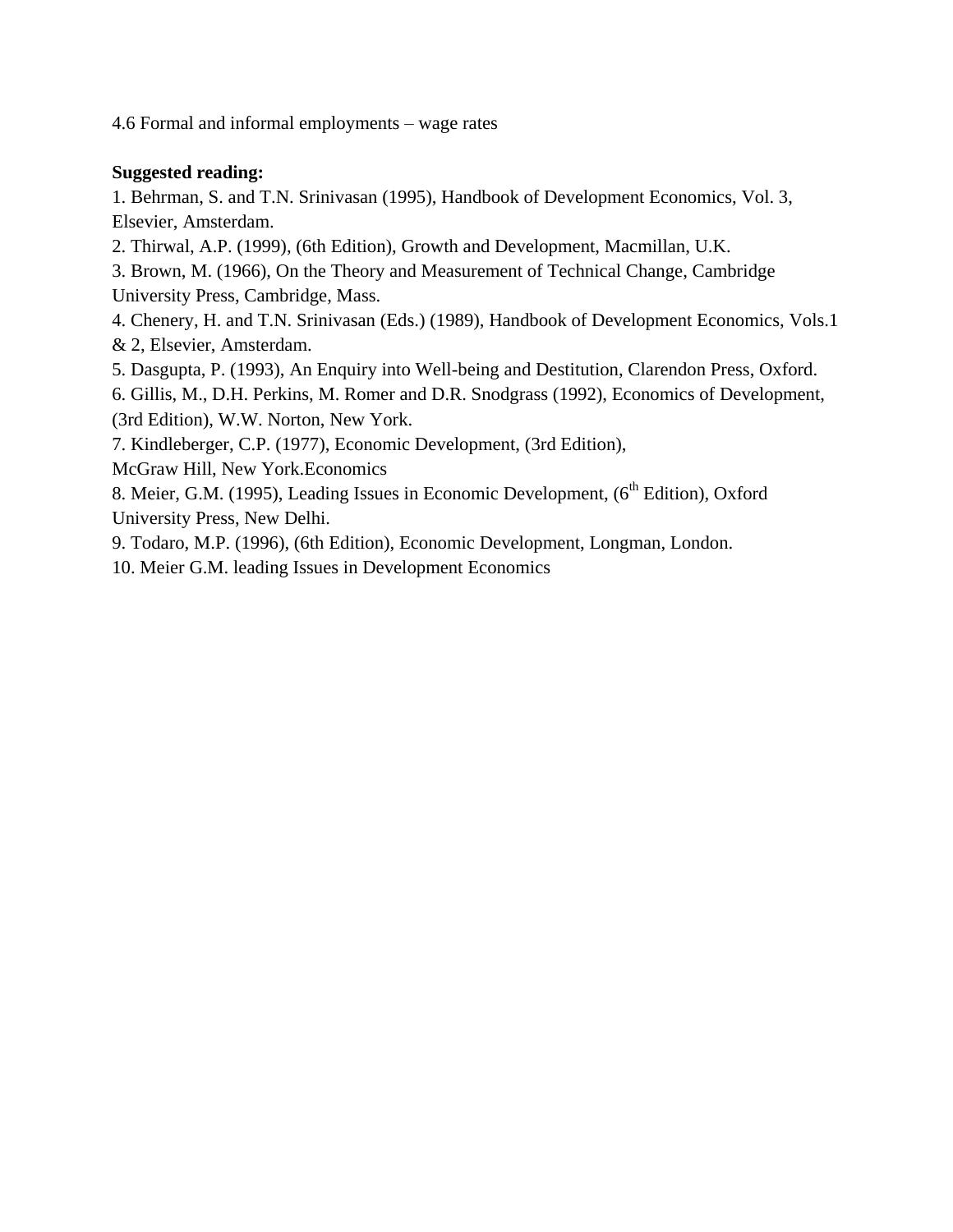#### **M.A. (ECONOMICS) PART-II SEMESTER-III PGECO 35 : DEMOGRAPHY-I**

#### **Course Outcomes:**

At the end of this course, a student shall be able to

- 1. Understand the holistic view of demography.
- 2. Understand the population theories and the dynamics of population change.
- 3. Development of the quantitative and the qualitative aspects and characteristics of the population through various demographic techniques.
- 4. Exposes the rationale, need and evaluation of population policy.

**Total Credits: 4 Total Lectures: 60**

# **1. Demography**

- 1.1 Demography : Nature and Scope
- 1.2 Development of population studies in India- relationship with other disciplines
- 1.3 Sample surveys dual report system
- 1.4 World population growth and distribution
- 1.5 Population growth in developed and developing countries

# **2. Population theories**

- 2.1 Malthusian theory
- 2.2 Classical and Neo-classical schools of thought –
- 2.3 Optimum population theory
- 2.4 Biological theories.
- 2.5. Theory of demographic transition

# **3. Population structure and characteristics**

3.1 Census- growth rate and population - Sex ratio in India – factors affecting sex ratio , age structure

3.2 Meaning and measures of Mortality – infant mortality – child mortality - causes of death.

3.3 Fertility Meaning – factors affecting fertility - social and cultural factors

3.4 Proximate determinants of fertility - measures of fertility (GFR - ASFR – TFR – GRR – NRR – Child-woman ratio) –Methods of contraception - levels and trends in fertility in India factors related to high fertility in India – fertility differentials in India

3.5 Migration, Meaning - differentials in migration – internal migration in India.

# **4. Population distribution**

4.1 Population distribution by geographic areas - measures – density of population - factors affecting population distribution –world population distribution – population distribution in India - urban-rural distribution of population – measures of urbanization – levels and trends of urbanization in India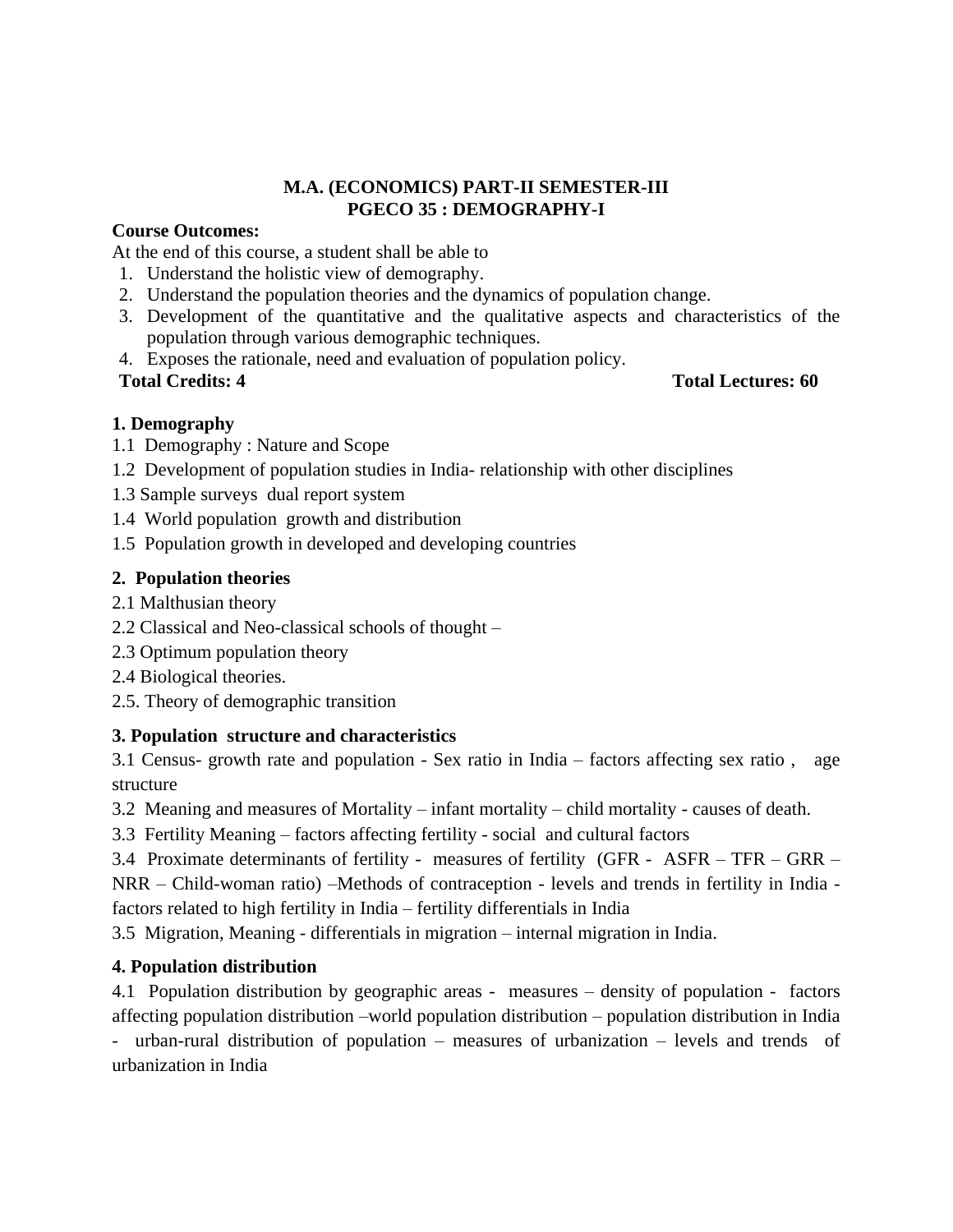4.2 Labour force Meaning – economically active population - measures of labour force participation - trends and levels of labour-force participation in India

4.3 India's Population Policy - National Population policy 2000

#### **Suggested reading:**

• Bhende, Asha A. and Tara Kanitkar (2013) Principles of Population Studies, Himalaya Publishing House, Mumbai

• National Family Health Survey-1 (1992-93), -11 (1998-99), -111 (20042005), (reports for India and different states of India) Government of India and International Institute for Population Sciences, Mumbai

• Davis K. (1968), Population of India and Pakistan, Russell and Russell, New York

- Family Welfare Programme in India, Year Book 2012, Government of India, New Delhi
- National Population Policy 2000, Government of India, New Delhi
- Agarwala S.N. (1972), India's Population Problem, Tata McGraw-Hill Co., Bombay.

• Bose, A. (1996), India's Basic Demographic Statistics, B.R. Publishing Corporation, New Delhi

• Bogue, D.J. (1971), Principles of Demography, John Wiley, New York

• Chenery H. and T.N. Srinivasan (Eds.) (1989), Hand Book of Development Economics, Vol.1 & 2 Elsevier, Amsterdam.

• Choubey, P.K. (2000), Population Policy in India, Kanishka Publications, New Delhi. Gulati, S.C. (1988), Fertility in India: An Econometric Study of a Metropolis, Sage, New Delhi.Economics

• Simon, J.L. (1992), Population and Development in Poor Countries, Princeton University Press. • Srinivasan, K. (1998), Basic Demographic Techniques and Applications, Sage, New Delhi

• Srinivasan, K. and A. Shariff (1998), India: Towards Population and Demographic Goals, Oxford University Press, New Delhi

• Different publications based on Census of India 2011 published by Census Commissioner and Registrar General of India, New Delhi

• United Nations (1973) Determinants and Consequences of Population Trends Vol. I, New York